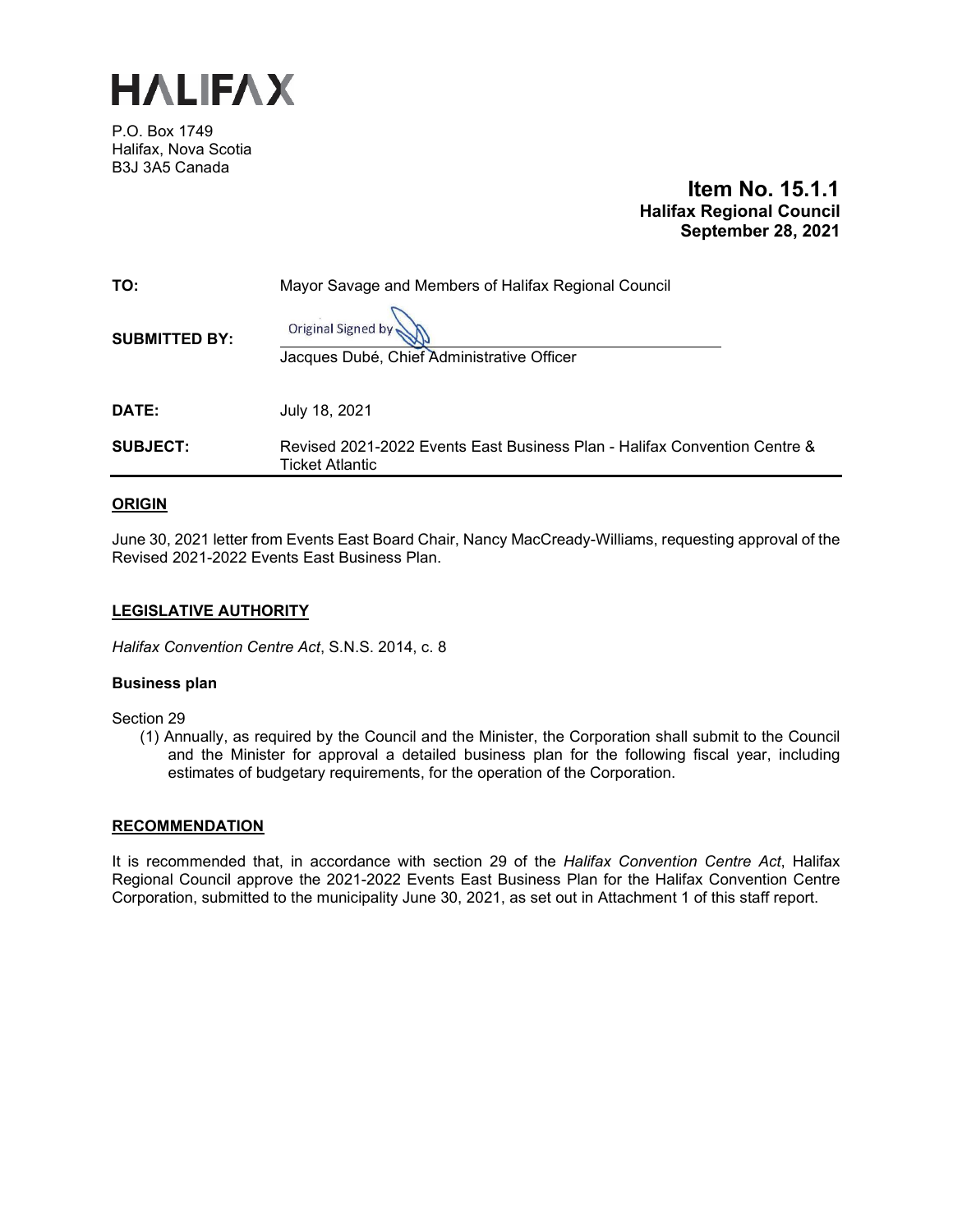## **BACKGROUND**

The Halifax Convention Centre Corporation, established under the *Halifax Convention Centre Act* (the Act), operates under the name Events East Group (Events East). Since April 2017, Events East has managed and operated the Halifax Convention Centre, Scotiabank Centre and Ticket Atlantic. The legislation outlines that the activities of the Halifax Convention Centre be maintained and managed in a manner that will promote and develop economic development, tourism and industry in the Province generally, and the Municipality in particular.

Nancy MacCready-Williams, Board Chair of Events East has submitted the attached business plan for the approval of Halifax Regional Council and the Minister of Inclusive Economic Growth (previously the Minister of Business). The plan was developed by Events East and has been approved by the Events East's board of directors.

The Act requires that Events East submit to Council and the Minister of Inclusive Economic Growth for approval a detailed business plan for the following fiscal year, including estimates of budgetary requirements.

## **DISCUSSION**

On April 1, 2021, the Events East Board Chair submitted a 2021-2022 Business Plan for Events East Group as approved by the Board. The letter accompanying the business plan indicated that should there be significant changes to the circumstances related to COVID-19 and related public health restrictions, Events East would request the opportunity to revise and resubmit the business plan prior to publishing. With the COVID-19 related shut-down in late April 2021, Events East made revisions to the business plan and on June 30, 2021 submitted a revised business plan.

The 2021-22 business plan has two primary focus areas:

- 1. To work collaboratively with partners and industry to rebuild confidence in event hosting and ensure the facility remains active with local/regional events and strategic uses.
- 2. To implement a long-term event attraction strategy and work with partners to position Halifax and Nova Scotia for the future.

The plan has five strategic priorities which are summarized as:

1. Business Growth

Hosting strategic regional events, working with national and international clients to position Nova Scotia as a safe, accessible destination for events when travel restrictions ease, and securing new events in the international market for future years that align with sector of comparative advantage for Nova Scotia.

2. Guest Experience

Implementing safe hosting protocols and designing memorable events experiences with clients to align with commitment to service excellence and authentic Nova Scotian hospitality.

#### 3. Community Connection

Hosting events that create energy and vibrancy throughout downtown and beyond, and delivering the Local Program, which highlights the province's diverse culture, flavours and experiences.

#### 4. Talent & Culture

Fostering a diverse and inclusive workforce & creating programs and tools that ensure effective communication, engagement and training to deliver exceptional events for guests, within the new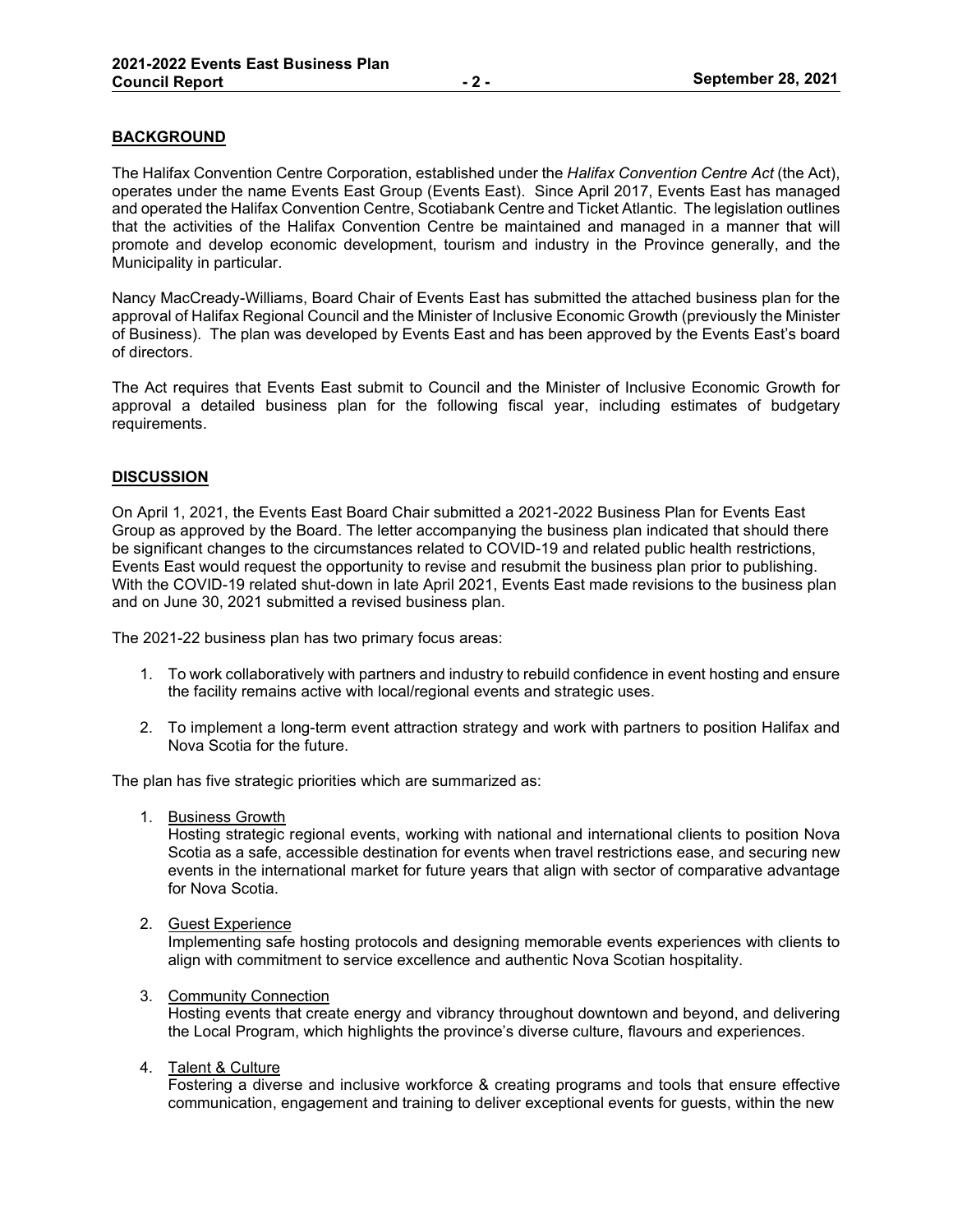health and safety environment.

5. Accountability & Sustained Performance Operating the Halifax Convention Centre in a responsible and transparent manner.

## **Strategic alignment**

In past years, staff have compared Events East's business plan against HRM strategic plans and priorities such as Council's Prosperous Growth Priority area, the Economic Growth Plan and the Halifax Regional Integrated Tourism Plan. The 2021-22 business plan aligns with these long-term strategic plans and priorities. The plan also aligns closely to Events East's five-year strategic plan approved by Regional Council and the Minister in July 2019.

As with the 2020-21 business plan, due to the focus on recovery, staff also considered this plan in light of the [Halifax COVID-19 Economic Response and Recovery Plan](https://halifaxpartnership.com/sites/default/uploads/Research-Strategy-Section/Halifaxs-COVID-19-Economic-Response-Recovery-Plan-May-12-2020.pdf) and the [Halifax Regional Tourism Opening](https://discoverhalifaxns.com/wp-content/uploads/2020/06/Halifax-Regional-Tourism-Opening-Plan.pdf)  [Plan](https://discoverhalifaxns.com/wp-content/uploads/2020/06/Halifax-Regional-Tourism-Opening-Plan.pdf) prepared for Discover Halifax.

The most relevant aspects of the Economic Recovery and Response Plan include:

- Its goal of getting back to our long-term growth trend and chart a path forward for a stronger, more resilient City.
- Guiding Principles, most especially:
	- $\circ$  Follow the advice of our healthcare experts  $\circ$  Remain in constant contact, engage and co
	- Remain in constant contact, engage and collaborate with our local stakeholders
	- o Build resiliency

As noted above, in addition to hosting strategic regional events, a specific focus of Events East is to work with shareholders and industry to develop and implement a recovery strategy to address the long-term impacts of the pandemic.

The Tourism Opening Plan developed for Discover Halifax includes four objectives that are:

- 1. To adopt and support public health goals aimed at protecting our community and ensuring safe travel and safe business.
- 2. Through the adoption of epidemiological and risk mitigation best practices, this plan seeks to maximize the economic benefits from the travel industry by expediting the reopening of safe travel.
- 3. To fully articulate a process (which would include a partnership between the tourism industry and public health) for re-establishing a quarantine-free travel zone between Nova Scotia and other safe markets.
- 4. To instill public confidence that the tourism and travel industry is being proactive as it relates to personal safety and the health of our communities.

In support of recovery for the tourism industry, it sets out the following four pillars:

- 1. Opening to safe travel markets
- 2. Creating safe spaces
- 3. Communication to promote safe travel and public health goals
- 4. Responsive design to changing epidemiology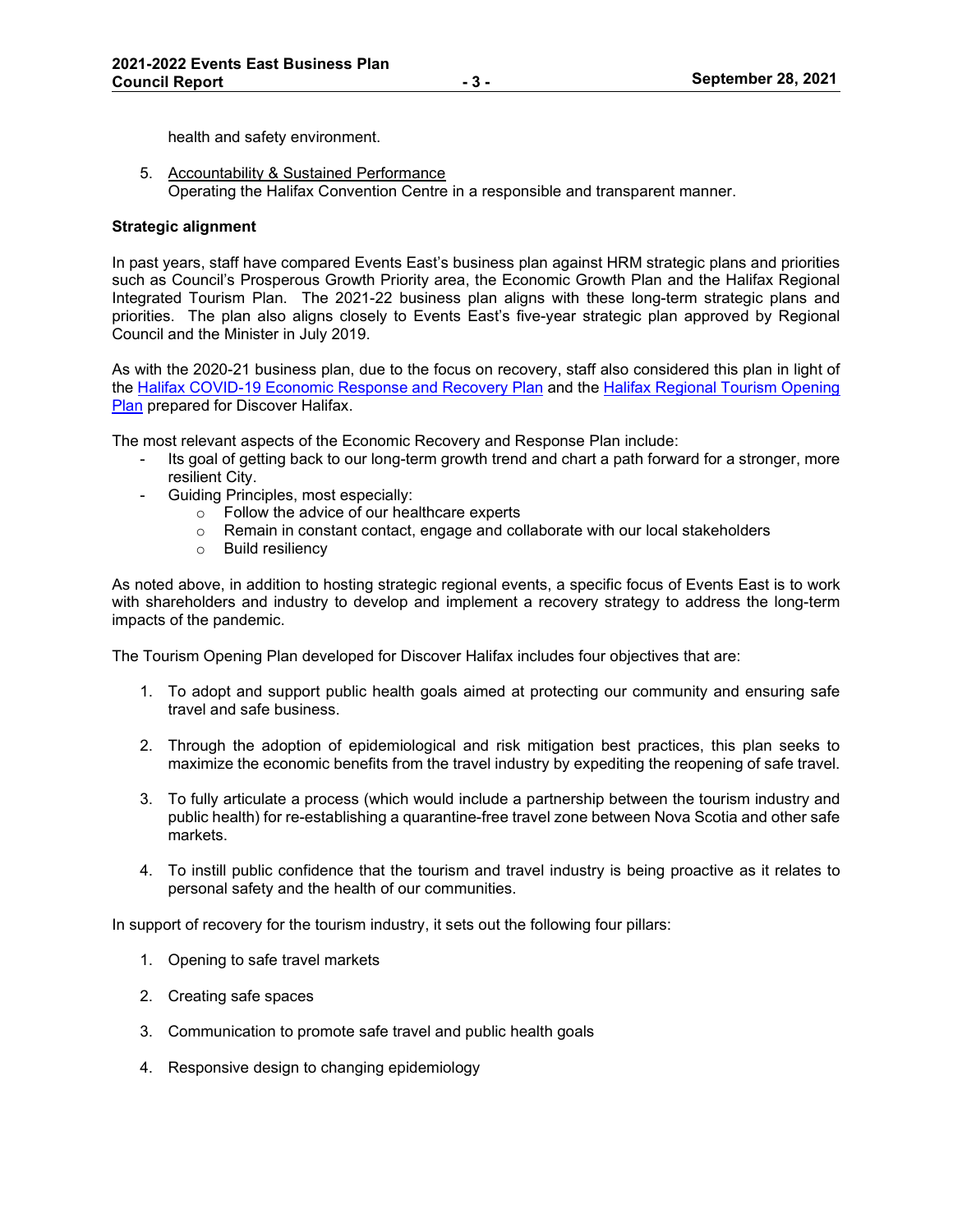Progress on some of the above pillars contributes towards the successful implementation of the business plan. For example, opening to safe travel markets increases the potential customer base for the convention centre. In other instances, the objectives and pillars are supported by the successful implementation of the business plan. For example, the business plan speaks to the continued development and implementation of operational event delivery standards to align with new health and safety environment, to hosting locallyfocused events that strategically use the facility and further to leveraging the events hosted to create impact in the community and instill confidence within the industry. These actions, among others, support several of the objectives and pillars of the tourism opening plan and highlight the strategic alignment of the Events East business plan to the initiatives.

## **Business Plan Next Steps**

More broadly speaking, Events East, through activities guided by its business plan, will be positioned to recover business rapidly as restrictions are lifted.

The business plan assumes the following, as it relates to the ongoing impact of COVID-19 on the Convention Centre and the events industry more broadly:

- Restrictions introduced in the Spring of 2021 associated with the third wave, including public gathering limitations, begin to ease by Summer 2021;
- COVID-19 vaccine roll-out remains consistent with the Province of Nova Scotia's public roll-out plan and timeline; and
- Border restrictions begin to ease, with regional travel permitted by the summer and domestic travel later in the year.

Employees who were redeployed to assist with the COVID-19 response will be returning to their regular full-time roles at Events East and others recalled as restrictions are eased through the re-opening phases and the business plan implemented. Provincial staff have also forwarded the business plan to the Minister of Inclusive Economic Growth for the concurrent provincial approval of the business plan.

## **FINANCIAL IMPLICATIONS**

Annual business plans, including budget estimates, are required to be approved by Halifax Regional Council. HRM is a 50/50 partner with the Province on the Convention Centre and is responsible to contribute half of the total anticipated funding requirement which is estimated at \$4,187,000. HRM's funding for the Convention Centre is withdrawn from the Halifax Convention Centre Reserve.

## **Budget Summary: Convention Centre Reserve Q521**

| Projected Net Available Balance, April 1/21 | \$3.690.194             |
|---------------------------------------------|-------------------------|
| <b>Projected Interest</b>                   | 56.154<br>$\mathcal{S}$ |
| Budgeted contribution 2021/22               | \$8,661,700             |
| Budgeted withdrawals (HCC rent) 2021/22     | (S, 5, 380, 000)        |
| <b>Budgeted withdrawals (Events East)</b>   | $($4,187,000)$ *        |
| Net Available Balance, June 30, 2021        | \$2,841,048             |

*\*\$4,187,000 withdrawals from Convention Centre Reserve – Q521 are included in approved 2021/22 budget*.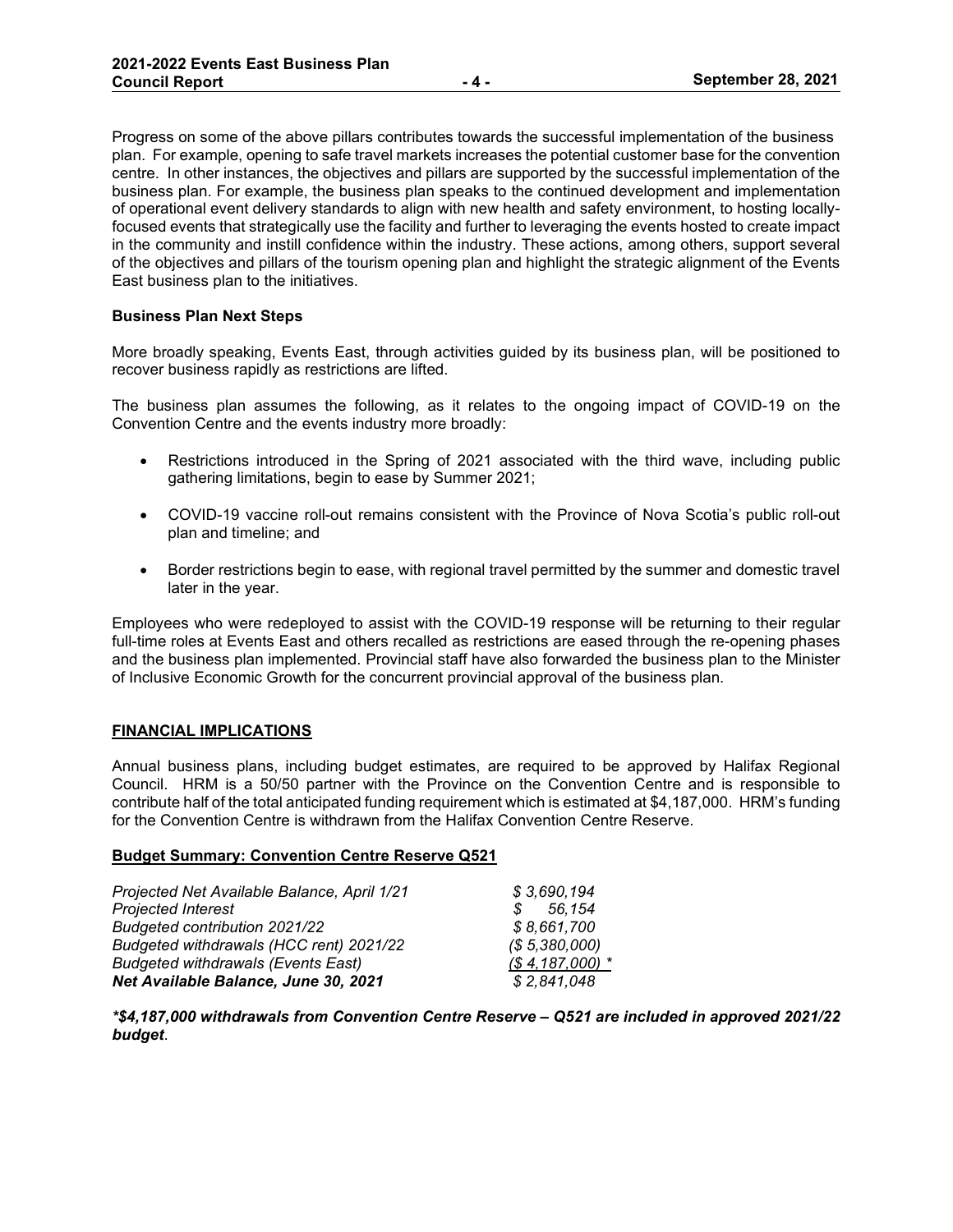## **RISK CONSIDERATION**

Risks associated with approval of the Events East Business Plan are low. Annual business planning and budgeting are means by which risks can be identified and mitigated.

#### **COMMUNITY ENGAGEMENT**

There was no community engagement in the development of this report.

## **ENVIRONMENTAL IMPLICATIONS**

There are no environmental implications associated with this report.

### **ALTERNATIVES**

Regional Council could choose not to approve the annual business plan or to request amendments to the business plan.

### **ATTACHMENTS**

Attachment 1 Letter of submission and revised 2021-2022 Events East Business Plan

A copy of this report can be obtained online at [halifax.ca](http://www.halifax.ca/) or by contacting the Office of the Municipal Clerk at 902.490.4210.

Report Prepared by: Maggie MacDonald, Director, Regional Recreation Services 902.490.6252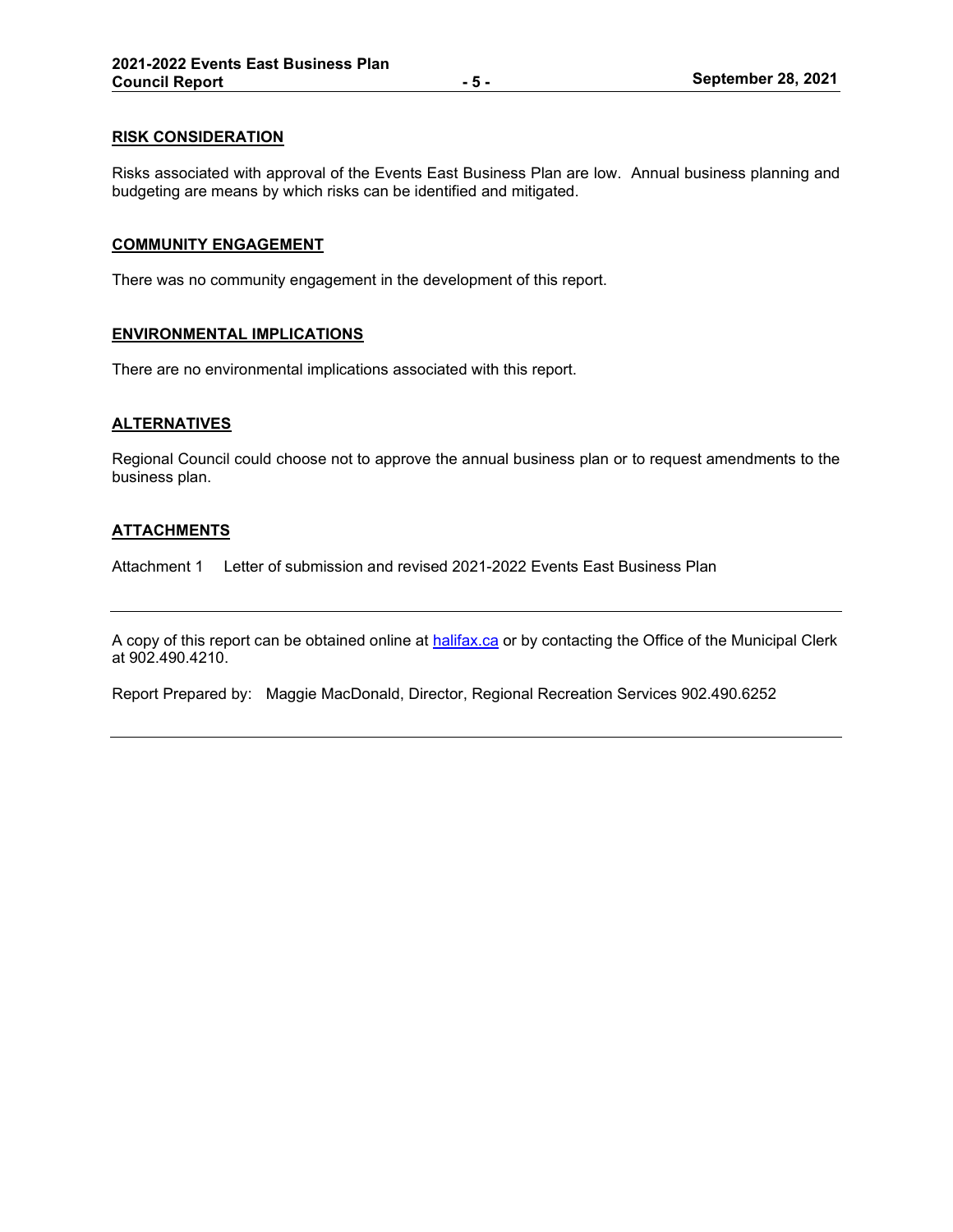**Attachment 1**



Via Email

June 30, 2021

Minister Labi Kousoulis N.S. Inclusive Economic Growth 1809 Barrington Street, Suite M103 P. O. Box 2311 Halifax, N.S. B3J 3C8

Jacques Dubé, CAO Halifax Regional Municipality P. O. Box 1749 Halifax, N.S. B3J 3A5

Dear Sirs:

RE: Revised Events East Group 2021-22 Business Plan

This correspondence is a follow up to the Board of Directors' letter of April 1, 2021, requesting the opportunity to revise and resubmit the 2021-22 Events East Business Plan prior to publishing, should it be necessary, due to changing business conditions resulting from circumstances around COVID-19.

To that end, the Board has approved a Revised 2021-22 Events East Business Plan and respectfully resubmits the Plan for your consideration and approval. (Consent document attached).

We appreciate your consideration in this matter and should you have any questions or concerns, please let me know.

Yours truly,

.



Nancy MacCready-Williams Board Chair

cc: Scott Farmer, DM, N.S. Dept. of Inclusive Economic Growth Jennifer Church, ADM, N.S. Dept. of Inclusive Economic Growth Mike McMurray, Exec. Dir. N.S. Dept. of Inclusive Economic Growth Mike Queripel, Director, N.S. Dept. of Inclusive Economic Growth Denise Schofield, Dir. Parks & Recreation, HRM Maggie MacDonald, Mgr. Regional Recreation, Parks & Rec, HRM Carrie Cussons, President & CEO Suzanne Fougere, EVP, Strategy & Business Development

> **PO BOX 955** 1800 ARGYLE STREET SUITE 416, HALIFAX, NS CANADA B3J2V9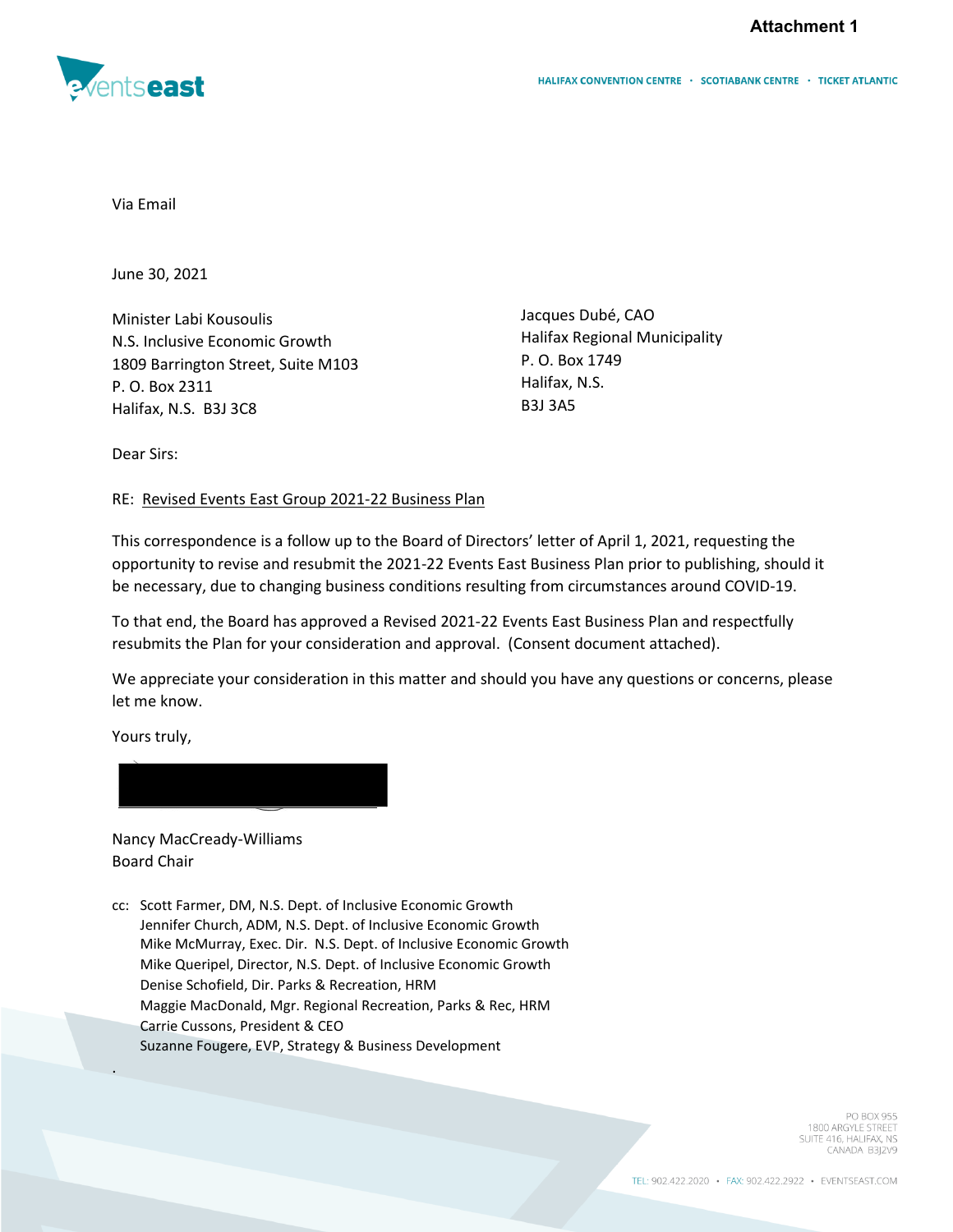

# **Events East**

## 2021-22 Business Plan for the Halifax Convention Centre & Ticket Atlantic

*Revised Plan Approved by Board of Directors – June 28, 2021 Resubmitted for Shareholder Approval – June 30, 2021*

## **Contents**

| President & CEO Message                      | 2   |
|----------------------------------------------|-----|
| Mandate                                      | 3   |
| <b>Planning Context</b>                      | 4   |
| <b>Strategic Priorities &amp; Activities</b> | 5-6 |
| Core Outcomes & Measures                     | 7   |
| <b>Budget Context</b>                        | 8   |
| <b>Operating Budget Summary</b>              |     |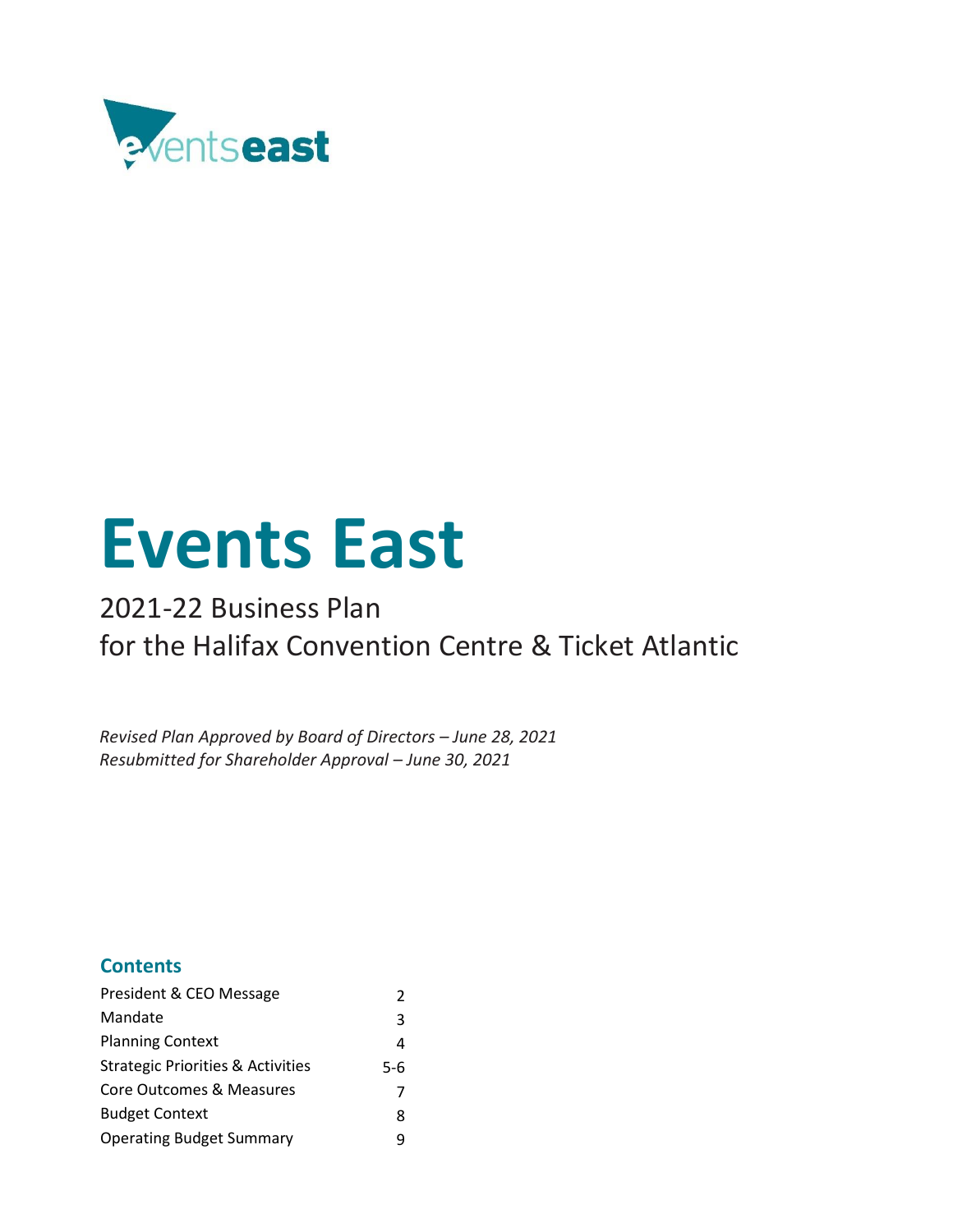

# **A Message from the President & CEO**

COVID-19 and the resulting public health measures put in place to protect Nova Scotians have had a significant impact on the events and conventions industry, as well as the ongoing operations of the Halifax Convention Centre and Ticket Atlantic. Our industry has been among the hardest hit by the pandemic and similar to the tourism industry, it will take several years to recover.

Despite this, the strength of our community has been reaffirmed and the passion of our team to create impact and drive vibrancy for Nova Scotia through event hosting has never been more clear. While there is still much work to do as we look forward to the recovery of our community, businesses and industry, there is a sense of optimism as we look to 2021-22.

Recognizing the important role events play in contributing to a vibrant tourism sector, we will continue to work with our industry partners to position Halifax and Nova Scotia as a safe, attractive event hosting destination for national and international events.

We know our clients are eager to host their events and delegates in Nova Scotia, and we know our industry and our community will be ready to welcome them.

Now more than ever, we've been reminded of the power and value of face-to-face connection and events. It is critical that we continue to have important conversations that drive us forward, connect with one another and continue to showcase Nova Scotia as a smart, thriving province with a rich culture and a strong, unique community.

While the current landscape impacts our ability to host national and international events in the short-term, we remain focused on rebuilding for the future, concentrating on our long-term event attraction efforts. In addition to hosting local/regional events this year, we will also proactively implement non-traditional, strategic use of our space to support arts and culture, public interest and health and safety initiatives.

From business meetings to cultural gatherings to public events, we know our community needs a place to resume the many activities that help to create a thriving city and province. We take great pride in our role to make Nova Scotia a great place to live and work, and as we look to the year ahead, will continue to collaborate with our partners in business, community and industry to create memorable event experiences once again.

Carrie Cussons President & CEO Events East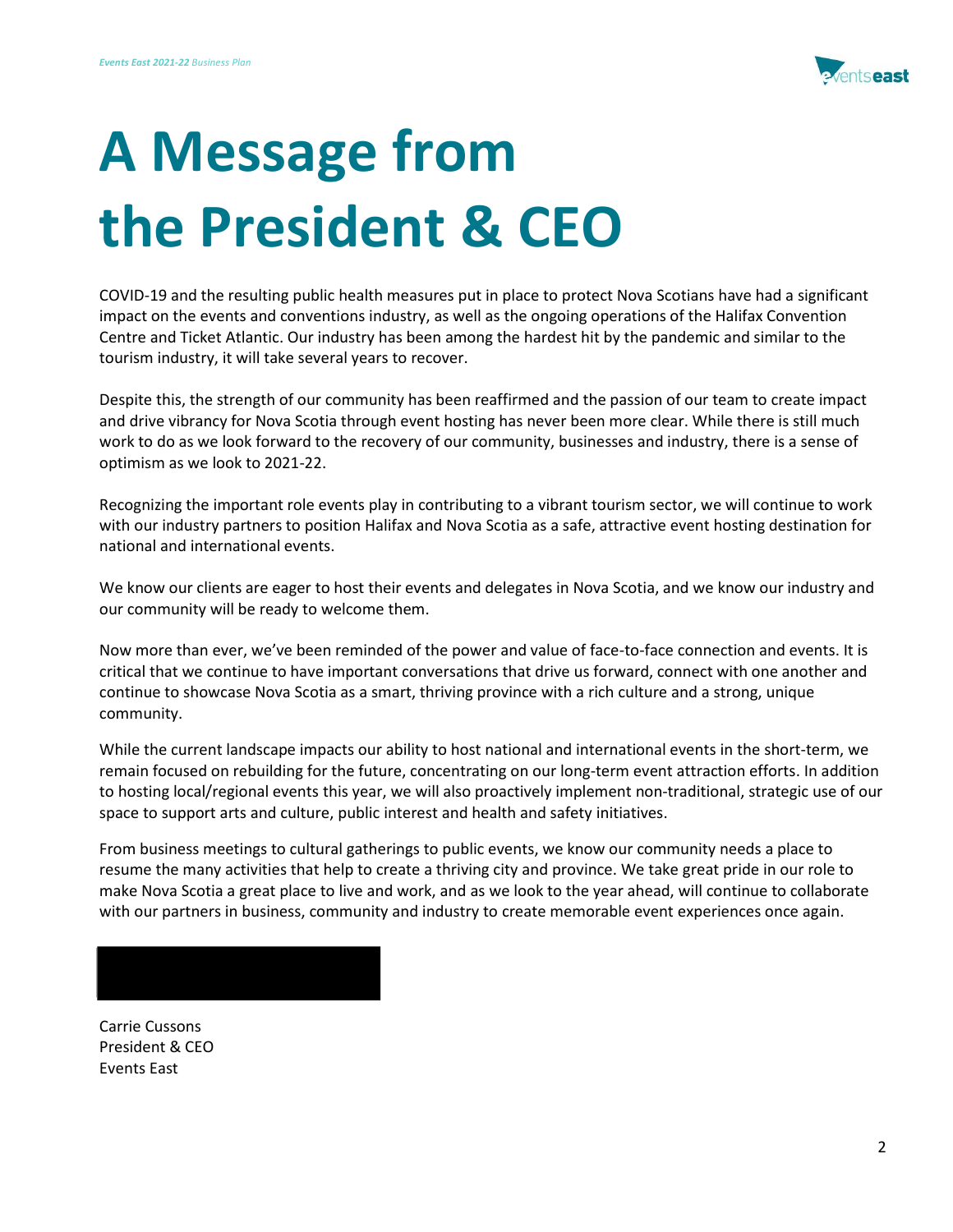

## **Mandate**

## **WHO WE ARE**

*Events East Group is a special purpose government agency that manages and operates the Halifax Convention Centre, Scotiabank Centre, and Ticket Atlantic.* 

*We are known for attracting and hosting the best events in the region through our commitment to event excellence. Our facilities allow us to attract new visitors and opportunities to Nova Scotia, connecting us to the world.* 

*We were created as part of a government partnership between the Province of Nova Scotia and Halifax Regional Municipality (HRM) and we work in collaboration with them to manage our business in a responsible and transparent manner.*

## **MANDATE**

*We were created in 2014 through the Halifax Convention Centre Act to operate, maintain and manage the activities of the Halifax Convention Centre in a manner that will promote and develop economic development, tourism and industry in the province generally, and the municipality.* 

*In April 2017, our mandate expanded to include the continued management and operations of Scotiabank Centre and Ticket Atlantic.*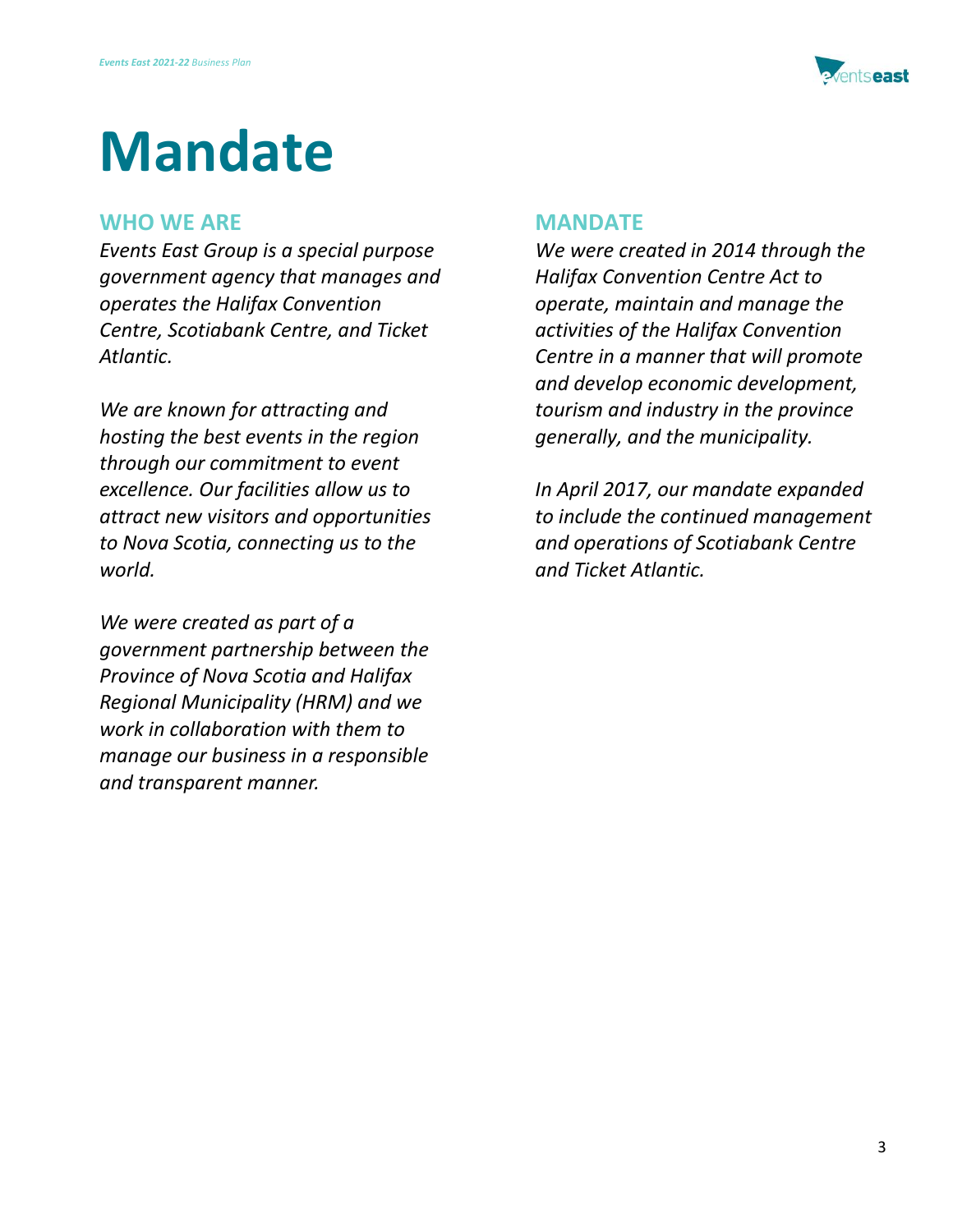

# **Planning Context**

This overview is presented for the management and operations of the Halifax Convention Centre and Ticket Atlantic, which are jointly owned by the Province of Nova Scotia and HRM.

The 2021-22 business plan assumes the following as it relates to the ongoing impact of COVID-19 on our business and industry:

- Restrictions introduced in the Spring of 2021 associated with the third wave, including public gathering limitations, begin to ease by Summer 2021;
- COVID-19 vaccine roll-out remains consistent with the Province of Nova Scotia's public rollout plan and timeline; and
- Border restrictions begin to ease, with regional travel permitted by the Summer and domestic travel later in the year.

Recognizing the critical role events play in shaping our community and supporting an economy in which all Nova Scotians can benefit, we will continue to focus on rebuilding a strong mix of event activity as the meetings and conventions industry positions itself for recovery. In 2021-22, the Halifax Convention Centre has two primary focus areas:

- Working collaboratively with our partners and industry to rebuild confidence in event hosting and ensure our facility remains active with local/regional events and strategic uses.
- Proactively implementing our long-term event attraction strategy for national and international events and working with our partners to position Halifax and Nova Scotia for the future.

We expect regional events will make up the majority of activity for the year. Based on the travel restrictions in place at the time of writing, national event activity is not expected to resume until 2022.

In the long-term, there remains a strong desire for in-person events to continue within the new health and safety environment. Halifax is perceived as a safe, accessible host destination for events among our national/international clients and this positions us for a strong event calendar in future years. As we look to the future, ongoing customer research and feedback will be critical in determining how key drivers of the decisionmaking process have evolved for our clients in the current landscape.

Based on client feedback, and in line with our commitment to service excellence, this year we will develop a new, enhanced service model to reflect the important role technology will continue to play in shaping in-person events. This includes implementing our approach for virtual and hybrid events that will help our clients blend both digital and in-person participation from attendees, helping to further the impact and reach of the events we host.

While we remain focused on attracting and hosting events, we are also proactively pursing non-traditional uses of the space to support our community and diversify the facility's utilization in the short-term.

Recognizing that our venue acts as a backdrop for important community conversations, we will work with our local partners to host events that create energy and vibrancy in our downtown core. This includes co-creating events that reflect our diverse culture and provide access to unique event experiences for all Nova Scotians, making our province a vibrant destination for both our local community and visitors.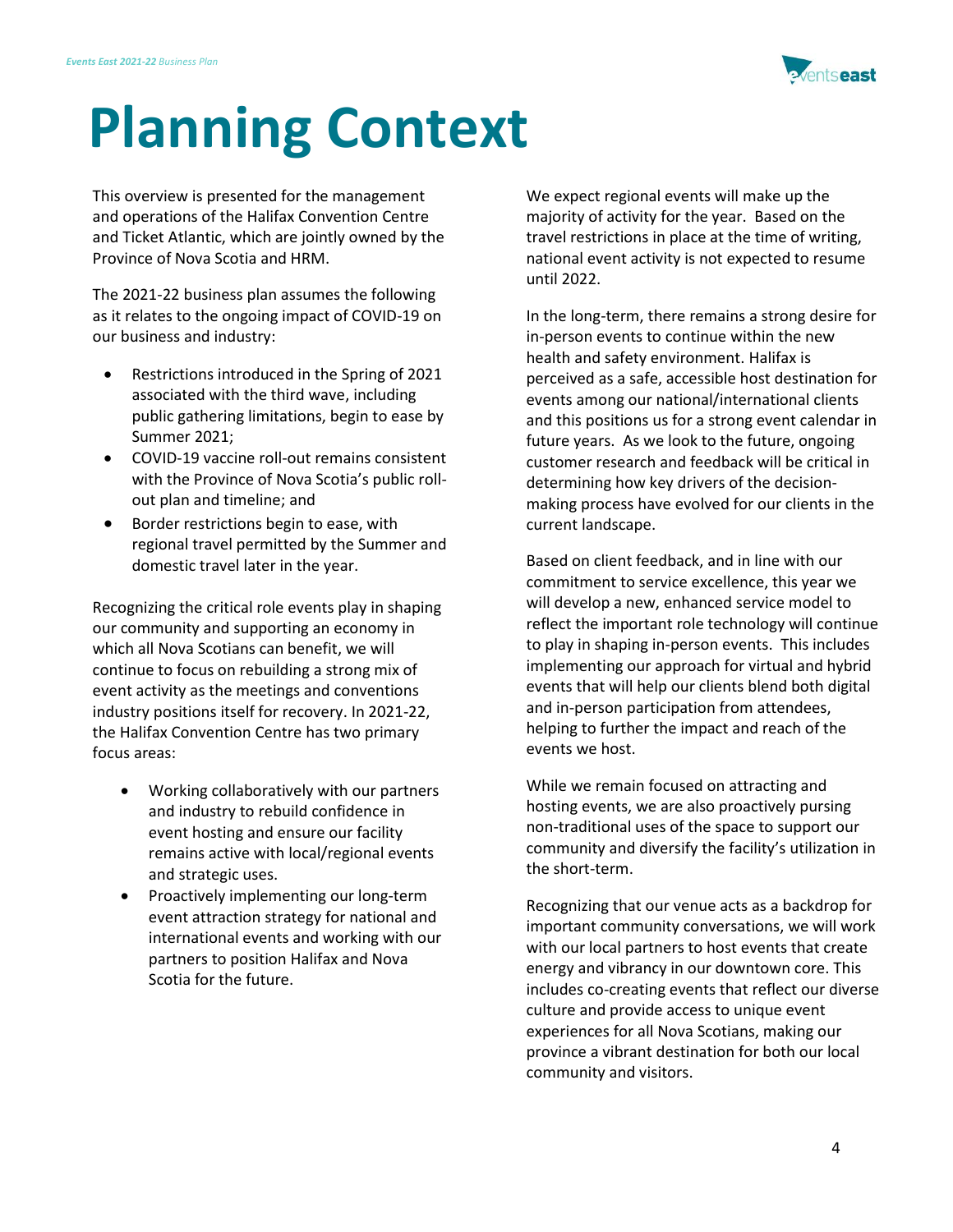

# **Strategic Priorities & Activities**

## **BUSINESS GROWTH**

Our near-term sales strategy is focused on working with event organizers to host strategic regional events. This is balanced by our continued efforts to foster strong relationships with our national and international clients and position Nova Scotia as a safe, accessible destination for events as travel restrictions begin to ease later in the year. We will also work with our partners in business and industry to secure new events in the international market for future years that align with sectors of comparative advantage for Nova Scotia, with an emphasis on the oceans and life sciences.

*Activities/Initiatives:*

- Continue to implement regional sales and marketing strategy to drive event activity.
- Implement proactive sales and marketing strategy focused on national event attraction for future years.
- Activate international sector-based event attraction strategy with strategic partners.

## **GUEST EXPERIENCE**

Agility and innovation have and will continue to be important as we evolve our approach to event hosting. This includes ongoing implementation of safe hosting protocols for our Centre that have set the standard for safe events in the region. As the volume and pace of event activity resumes throughout the year, we will design memorable event experiences with our clients that align with our commitment to service excellence and authentic Nova Scotian hospitality.

*Activities/Initiatives:* 

- Refine our service delivery model and key offerings, including food and beverage and third-party supplier services, to adapt to the new event hosting landscape.
- Develop and implement a service model to support virtual event participation, leveraging technology to help drive attendance and enhance the overall event experience.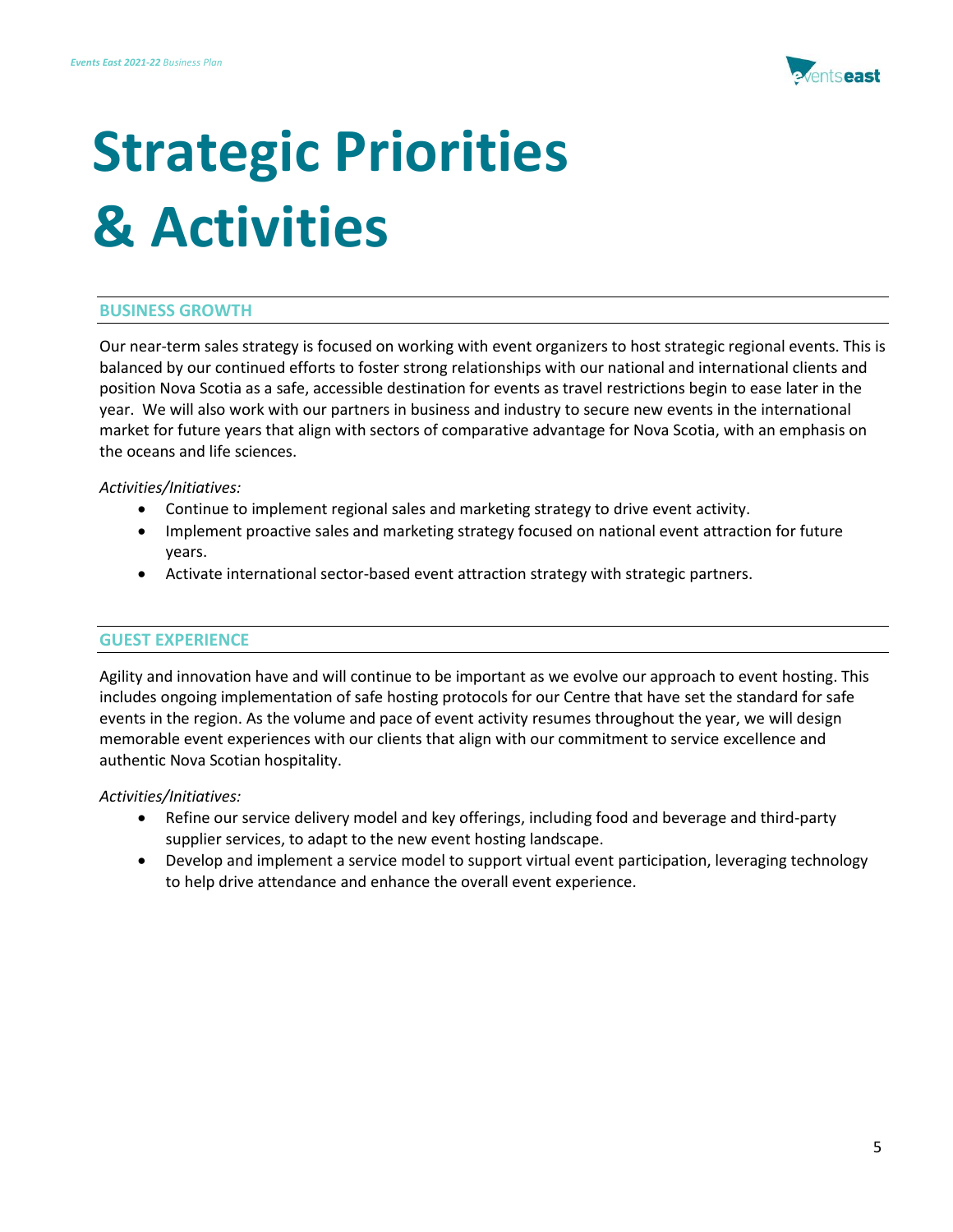

## **COMMUNITY CONNECTION**

The Halifax Convention Centre is committed to ensuring our business and the events we host have a positive impact on our community. Our Centre serves as a platform for creating important connections and partnerships. As our community continues to recover, we will focus on hosting events that create energy and vibrancy throughout our downtown core and beyond, making Nova Scotia a great place to live and work. Additionally, we will continue to deliver our Local Program, which highlights our province's diverse culture, flavours and experiences to guests within our venue.

## *Activities/Initiatives:*

- Implement our facility use strategy with a focus on non-traditional events that support our Province.
- Development of a Diversity and Inclusion framework to further define and enhance our community engagement strategy.
- Leverage the events we host to create impact in our community and instill confidence within our industry.
- In collaboration with key partners and community leaders, redesign our Local Program to focus on showcasing our local products, arts and culture.

## **TALENT & CULTURE**

Fostering a diverse and inclusive workforce is an ongoing priority and critical to our continued success. This year, we will work with our core operational teams to create programs and tools that ensure effective communication, engagement and training to deliver exceptional events for our guests.

## *Activities/Initiatives:*

- Redesign resourcing and training strategy to align with event mix and volume, including implementation of temporary redeployment opportunities with partner organizations.
- Continued development and implementation of operational event delivery standards to align with new health and safety environment and ensure consistency of service by all staff and third-party suppliers.

## **ACCOUNTABILITY & SUSTAINED PERFORMANCE**

We continue to operate the Halifax Convention Centre in a responsible, transparent manner under the oversight of our joint shareholders, the Province of Nova Scotia and HRM. This includes alignment with government priorities and delivering against our key targets to ensure we meet the expectations of our shareholders, partners and community.

*Activities/Initiatives:*

- In collaboration with our shareholders and industry, lead the development and implementation of a recovery strategy to address the long-term impacts of the pandemic.
- Implement a framework for core social responsibility initiatives with a focus on accessibility and food sustainability.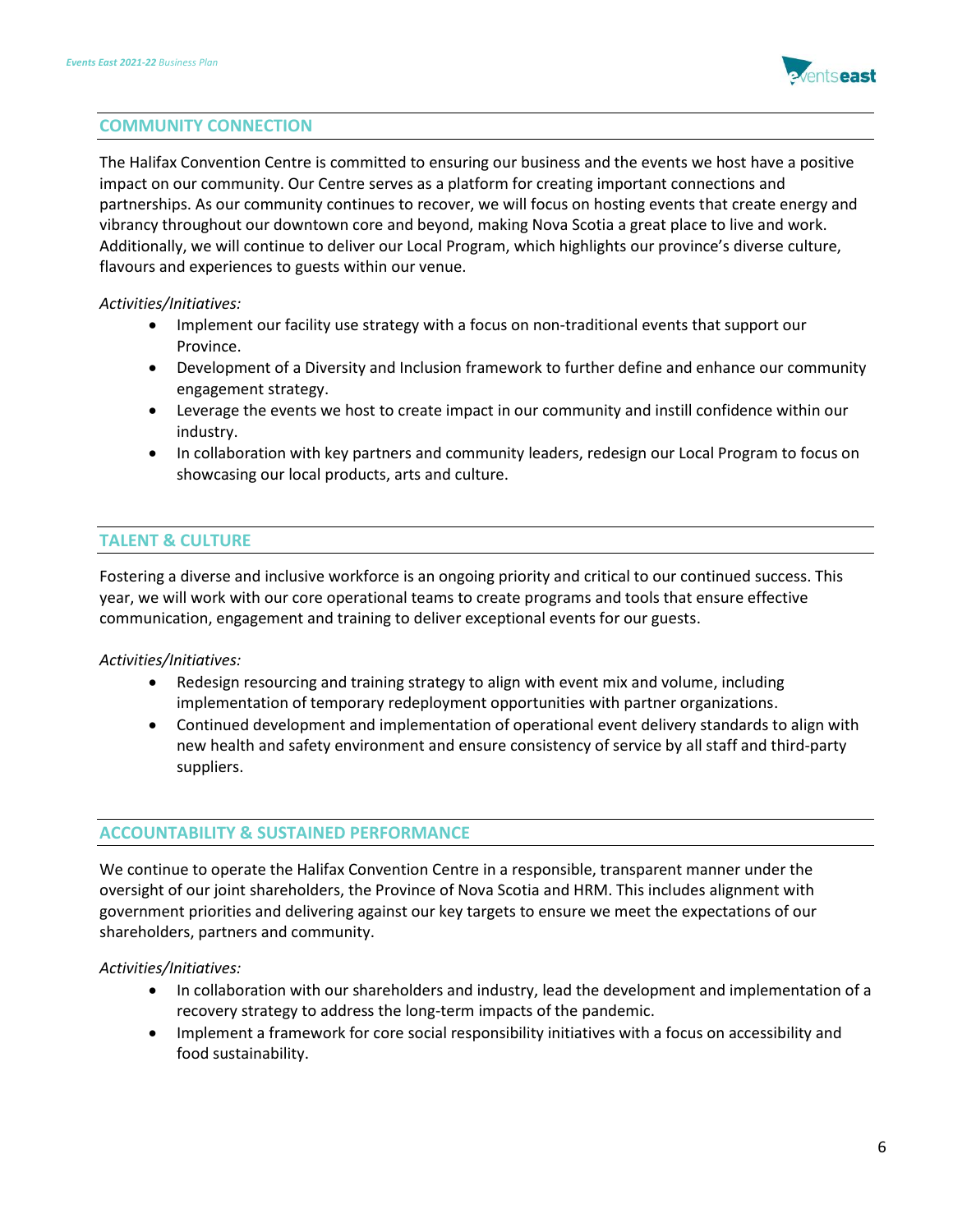

## **Core Outcomes & Measures**

Due to the continued restrictions in place in Nova Scotia, our traditional strategic measures including overall event mix, revenue, event attendance and economic impact will be negatively impacted this year. Our overarching focus remains on driving economic and community vibrancy for Nova Scotia through the events we host and the programs we deliver.

In 2021-22, we will monitor and measure our performance in the following areas, aligned with the recovery of our business and organization:

| <b>CORE ACCOUNTABILITY MEASURES*</b>                        |                                                                                                                        |                                                                                                                                                                                       |  |  |  |
|-------------------------------------------------------------|------------------------------------------------------------------------------------------------------------------------|---------------------------------------------------------------------------------------------------------------------------------------------------------------------------------------|--|--|--|
| <b>Priority</b>                                             | <b>Measure</b>                                                                                                         | 2021-22 Target                                                                                                                                                                        |  |  |  |
| <b>Business Growth</b>                                      | Number of national and<br>international events booked for the<br><b>Halifax Convention Centre for</b><br>future years. | Cumulative total of 100<br>national and international<br>events with an estimated<br>70,000 in attendance secured<br>for 2022-23 and beyond,<br>consistent with long-term<br>targets. |  |  |  |
| <b>Business Growth</b>                                      | Economic impact                                                                                                        | Through the events we host<br>this year, generate at least<br>\$10-12M in direct<br>expenditures.**                                                                                   |  |  |  |
| <b>Guest Experience</b>                                     | Facility use                                                                                                           | Host a diverse mix of activity<br>including events, non-<br>traditional and community<br>use.                                                                                         |  |  |  |
| <b>Community</b><br><b>Connection</b>                       | Develop diversity and inclusion<br>framework                                                                           | Framework approved.                                                                                                                                                                   |  |  |  |
| <b>Accountability &amp;</b><br><b>Sustained Performance</b> | Financial performance                                                                                                  | Meet approved budget<br>targets.                                                                                                                                                      |  |  |  |
| <b>Accountability &amp;</b><br><b>Sustained Performance</b> | Confidence in in-person meetings<br>and conventions                                                                    | Event industry framework<br>developed and implemented.                                                                                                                                |  |  |  |

\*Assumes the COVID-19 planning assumptions noted under Planning Context, including successful vaccine roll-out, and easing of public gathering, travel and border restrictions throughout the year.

\*\* In a typical year, direct expenditures are \$50-55M driven primarily by national and international events. Based on restrictions, event activity this year will be primarily local/regional events.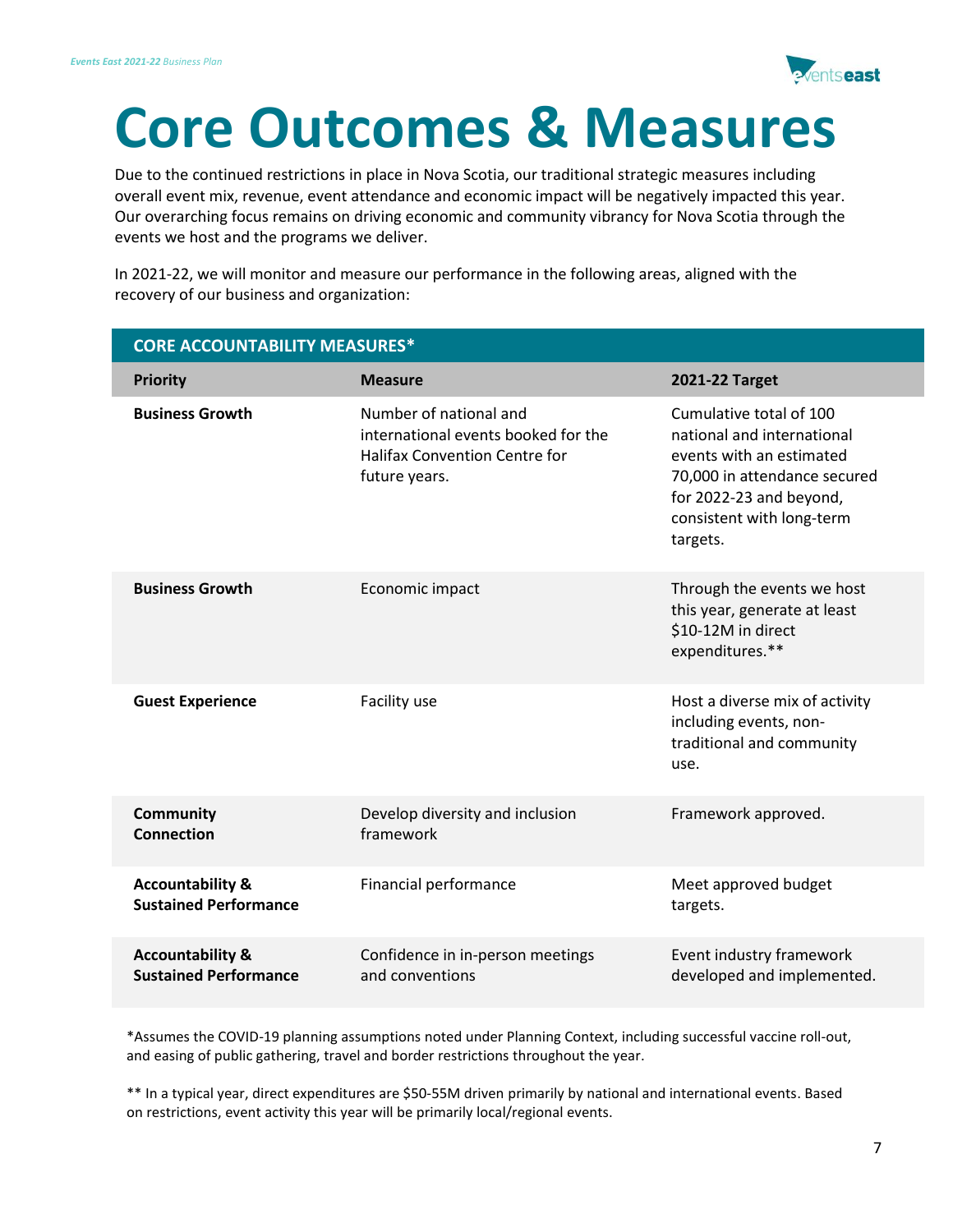

## **Budget Context**

Our 2021-22 budget assumes a predominantly local and regional event mix, which directly impacts revenue. In a typical year, a larger volume of national and international events would generate higher revenue.

Operations before building costs and property taxes have historically been funded through event activity. A diverse event mix with national/international clients will be critical in returning to sustained revenue generation in the long-term and therefore the historical shareholder funding position. As we continue to rebuild our event mix and transition into recovery, the shareholder investment is estimated at \$8.4M for 2021- 22, which is jointly funded by the Province and HRM.

Our financial model includes both fixed and variable costs. Variable costs are associated with our operations and relate to hosting events. Certain fixed costs are necessary to support operations, irrespective of event volume. A series of cost mitigation strategies were implemented in the prior year and will continue into 2021- 22 to limit financial exposure as the volume of event activity begins to rebuild.

The Halifax Convention Centre building operating costs are estimated to be \$2.9M, which includes \$330K of lease operating cost contingency. In addition, property taxes of \$2.0M are included in accordance with the Memorandum of Understanding (MOU) between the Province and HRM.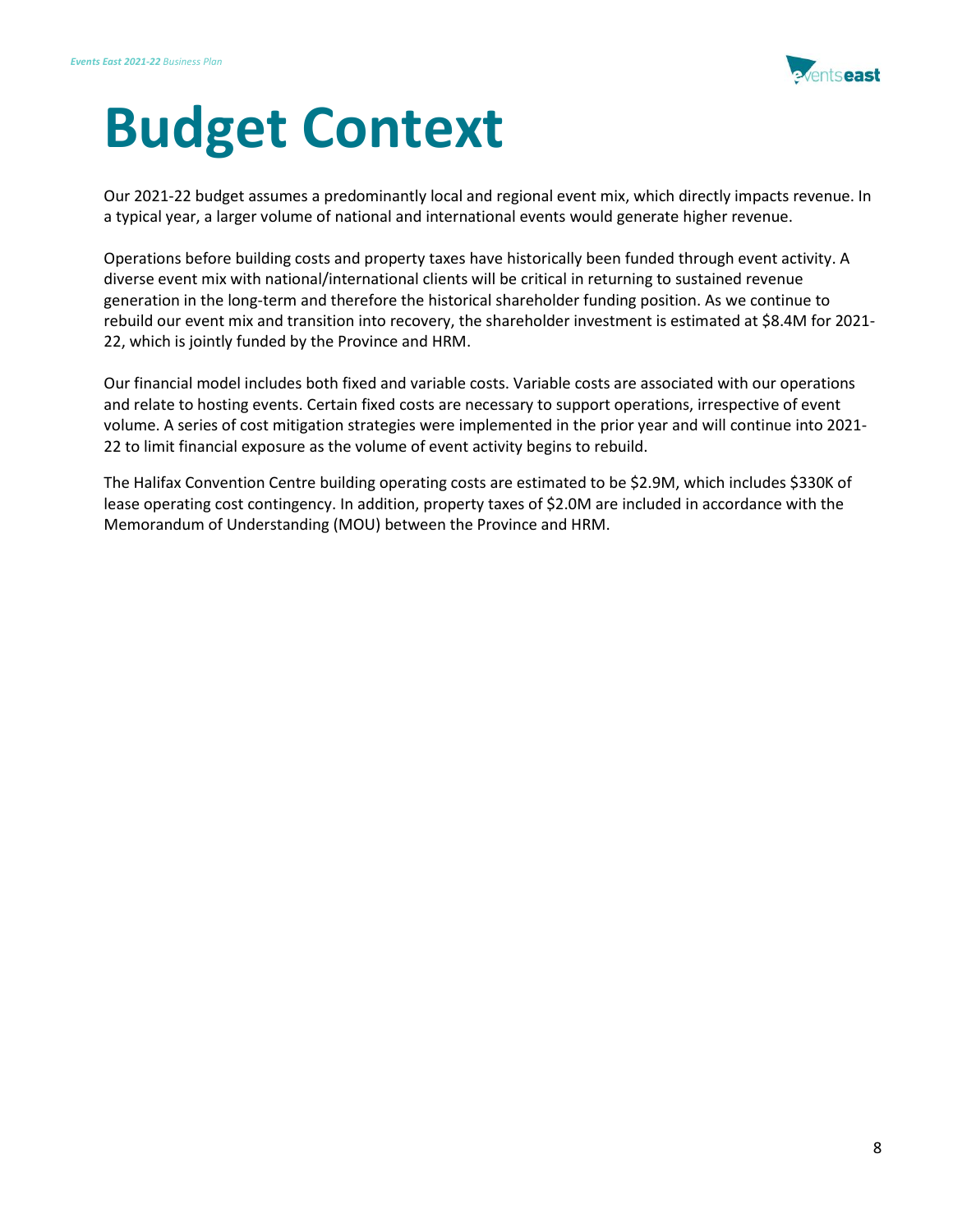

## **Operating Budget Summary**

*(For the year ended March 31)*

|                                                                                                        | <b>Budget</b><br>2021-22<br>(5) | <b>Actuals</b><br>2020-21<br>(5) | <b>Revised</b><br><b>Budget</b><br>2020-21<br>(5) |
|--------------------------------------------------------------------------------------------------------|---------------------------------|----------------------------------|---------------------------------------------------|
| <b>Revenues</b>                                                                                        | 4,414,000                       | 236,455                          | 860,000                                           |
| <b>Expenses</b>                                                                                        |                                 |                                  |                                                   |
| Event Operations - Fixed Costs                                                                         | 1,794,000                       | 1,883,218                        | 1,847,000                                         |
| Event Operations - Variable Costs                                                                      | 1,885,000                       | 475,236                          | 1,136,000                                         |
| <b>Salaries and Benefits</b>                                                                           | 2,940,000                       | 3,528,649                        | 3,520,000                                         |
| <b>General Operations</b>                                                                              | 920,000                         | 682,672                          | 865,000                                           |
| <b>Total Expenses</b>                                                                                  | 7,539,000                       | 6,569,775                        | 7,368,000                                         |
| <b>Operating Loss Before Building Costs, Property</b><br><b>Taxes and Depreciation</b>                 | ( \$3,125,000)                  | (56, 333, 320)                   | ( \$6,508,000)                                    |
| Building Operating Costs (Note 1)                                                                      | 2,923,000                       | 2,602,146                        | 2,178,000                                         |
| <b>Operating Loss before Property Taxes and</b><br><b>Depreciation</b>                                 | (6,048,000)                     | (8,935,466)                      | (8,686,000)                                       |
| Property Taxes (Note 2)                                                                                | 2,040,000                       | 2,030,516                        | 2,040,000                                         |
| <b>Operating Loss Before Depreciation</b>                                                              | (8,088,000)                     | (10, 965, 982)                   | (10,726,000)                                      |
| Depreciation                                                                                           | 286,000                         | 329,923                          | 370,000                                           |
| <b>Estimated Shareholder Investment</b>                                                                | \$8,374,000                     | \$11,295,905                     | \$11,096,000                                      |
| <b>Investment Required from Shareholder - HRM</b><br><b>Investment Required from Shareholder - PNS</b> | \$4,187,000<br>\$4,119,000      | \$5,500,611<br>\$5,678,224       | \$5,401,000<br>\$5,573,000                        |

**Note 1:** Halifax Convention Centre building operating costs include the contractual lease operating costs related to the Nova Centre, including a contingency of \$330K in the 2021-22 budget. The annual contractual lease payment is the responsibility of the Province of Nova Scotia and is not reflected in the above values.

**Note 2**: Property taxes are calculated pursuant to the MOU between the Province of Nova Scotia and HRM.

**Note 3:** Revenues and expenses for Scotiabank Centre are not reflected in the values noted above. Scotiabank Centre is a facility owned by HRM. Events East operates the facility on behalf of HRM under an operating agreement. All operating income or losses generated by the facility accrue to HRM, and all capital improvements are funded by the municipality.

**Note 4:** The 2021-22 budget assumes the COVID-19 planning assumptions noted under Planning Context, including successful vaccine roll-out and easing of public gathering, travel and border restrictions throughout the year.

**Note 5:** Budget reflects approximately \$1.0M in annual salaries for resources that have been temporarily redeployed to support partner organizations.